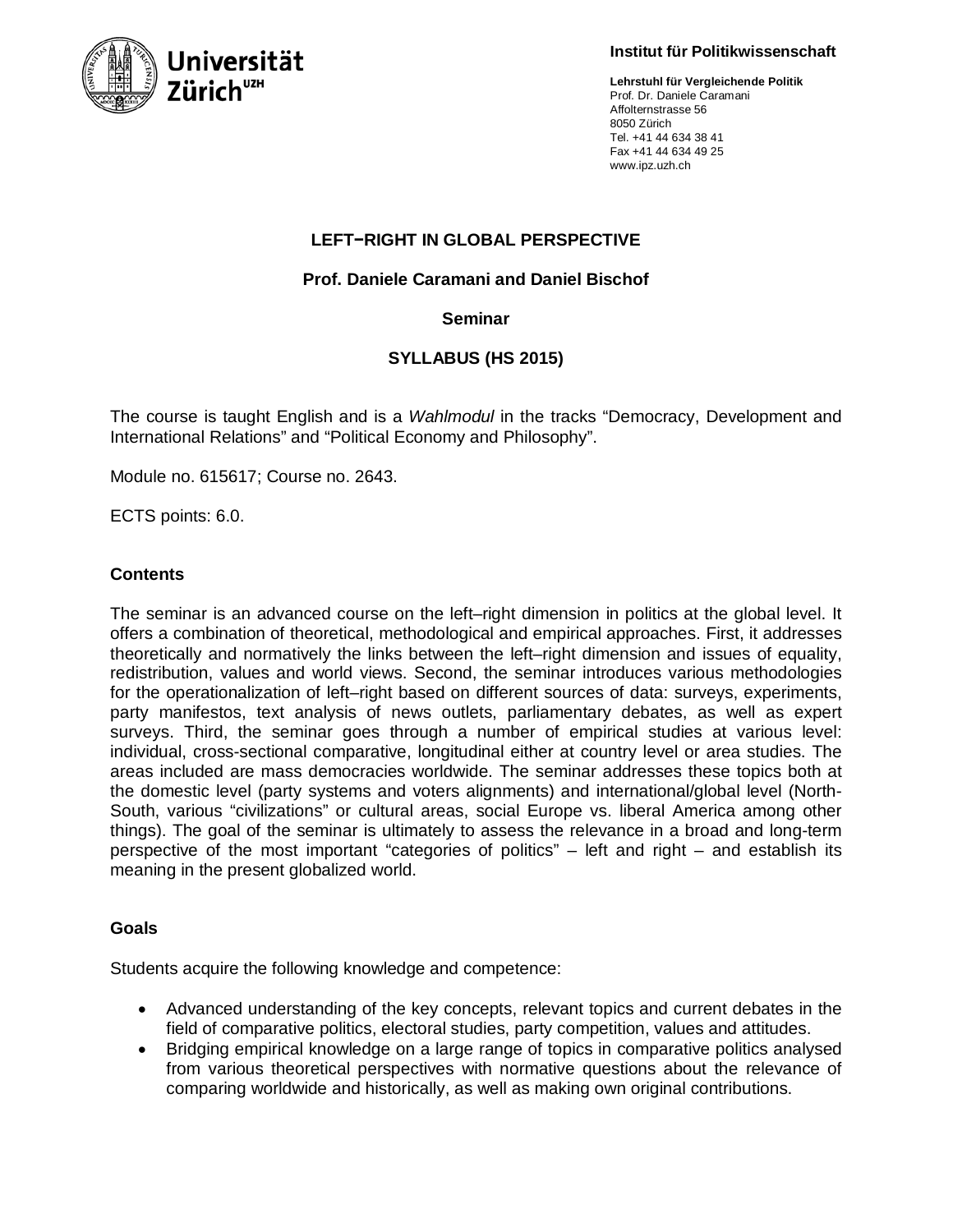- Critical reading of challenging texts and ability to effectively synthesize and convey the most important information.
- Ability to link the scientific literature with current issues in world affairs.
- Writing skills in well written, clearly structured, challenging and provocative style
- Analytical skills, production of graphs and tables, data analysis and text presentation of key findings.

## **Time and Venue**

The course meets weekly: Wednesday, 10.15–12.00 (venue: AFL-H-376).

## **Contact**

Email: bischof@ipz.uzh.ch and caramani@ipz.uzh.ch.

## **Office Hours**

### *Daniel Bischof:*

Tuesdays 14-15 at the Department of Political Science (IPZ), Affolternstrasse 56, 8050 Zurich, 3rd floor. Office no.: AFL-H-329.

### *Prof. Daniele Caramani:*

Mondays 12–14 at the Department of Political Science (IPZ), Affolternstrasse 56, 8050 Zurich, 3<sup>rd</sup> floor. Office no.: AFL-H-344. Students are advised to register for office hours by email.

## **Course Material**

**Compulsory readings**: Compulsory readings are listed below under "Course Organization" and are available on OLAT. It is expected that participants read the texts in advance and take actively part in the discussions. Participants should attend every class. The main books are on hold at the IPZ library (Affolternstrasse 56, 8050 Zurich, 1<sup>st</sup> floor).

### **Course Organisation**

### *Presentations*

After the first three weeks during which an introduction and overview of the topic is given by the lecturers, the weekly meetings listed in under "Schedule and Readings" below take the form of seminars with students' presentations. Students' presentations are graded and count for 30% of the final grade. Presentations also serve the purpose of launching the discussion in class. They must be carefully prepared and may be based on PowerPoint presentations although this is left to the discretion of each presenter.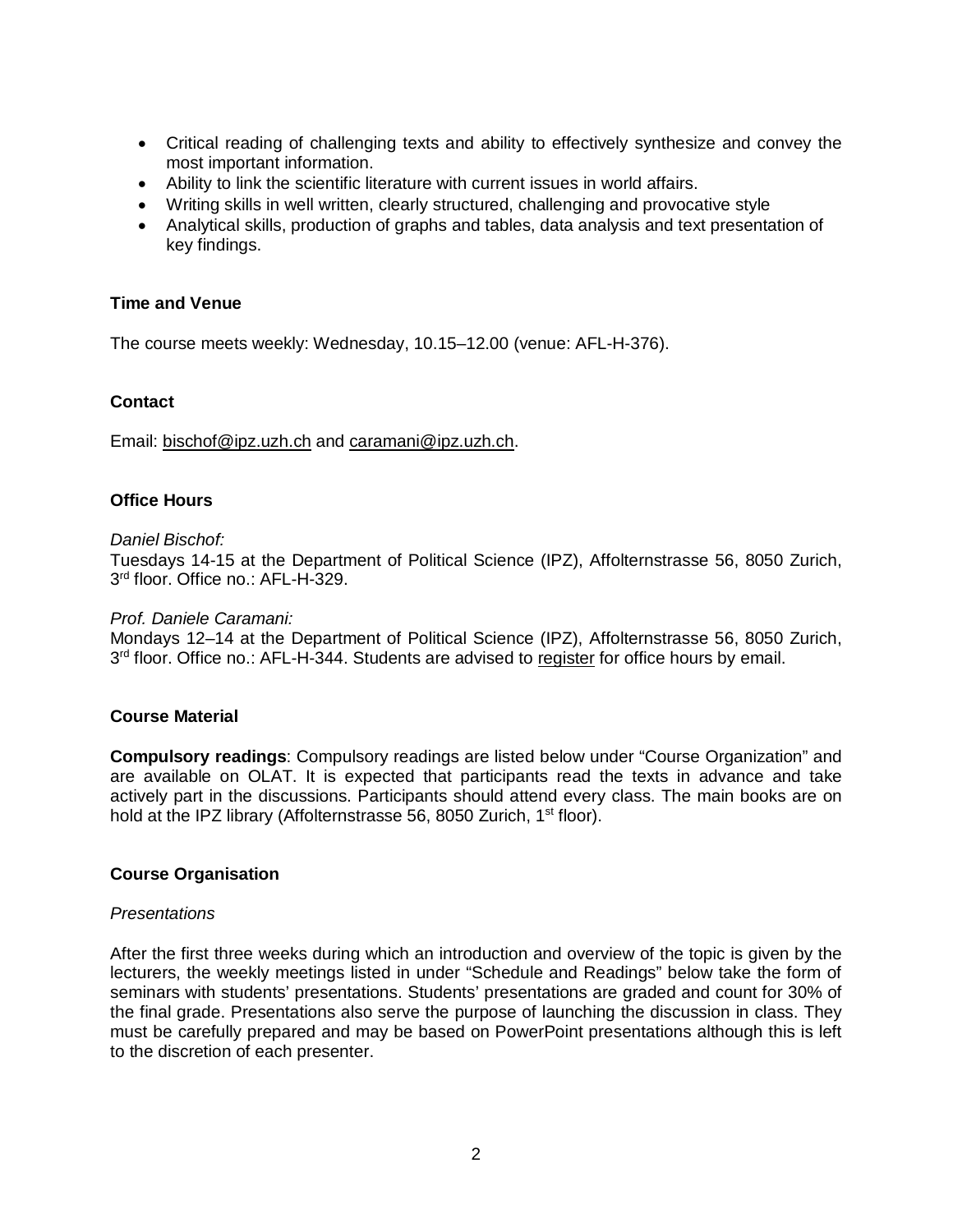Presentations summarize the main argument, design and results of the text. The presentation should stress the relevance of the text and link it to the more general field of the seminar in order to establish its contribution. In general presentations are about being confronted critically with important texts.

Presentations should **not** be longer than 20-30 minutes and must always include a title slide (information about the text, authors, etc.), a slide with the structure of the presentation and a conclusive slide which includes the main contribution of the text as well as the main critiques. PowerPoint presentations must be uploaded on OLAT on the Wednesday of the presentation at 8am at the latest.

**Important criteria for the grade of the presentation include:** the quality of the slides (clarity), the ability to convey important information and answer questions from the audience, links with other texts and the field more generally, raising an interesting discussion and proposing points for debate, a critical reading of the texts among other things.

In the **last sessions** (see "Schedule and Readings" below) participants present their topic of investigation (on the basis of which the paper is written as explained below). The same criteria apply to this second presentation. The grade of the presentation is an average between the presentation of the text and the presentation of the research paper.

Students receive a written feedback after each presentation.

## *"Bullet papers"*

It is useful for the discussion of the text that participants prepare in advance some of the points they see as critical in a text. Before each session all participants upload on OLAT (individual) one-page documents in which they stress (1) the main points of the compulsory papers, (2) the points they see as worth discussion in a critical ways, links to previous papers read for this class, (3) as well as overall points the consider important to stress for the understanding of the text and its relevance.

## **Evaluation Criteria**

During the semester participants produce a research paper based on empirical analysis. The focus of the analysis will be on topics relating to the "left–right dimension" in global perspective and how it can be measured. The topic and title should be discussed with the lecturers in advance. The written paper consists of an analytical piece of research of about 6,000 words (all included) The analysis must be based on one of the data sources which are presented in the introduction in class (expert surveys, mass survey, experiments, word scores, manifesto data, etc.). Data are analyzed and presented in individual written reports and presented in class in the last two weeks of the semester.

**Research proposal:** The research proposal is the groundwork for your presentation, which should be in the best case the groundwork for the term paper (more details in the first session). The research proposal is a short document of no more than 3 pages stating the following contents: (1) topic and research question (2) relevance and "academic gap" of the paper (3)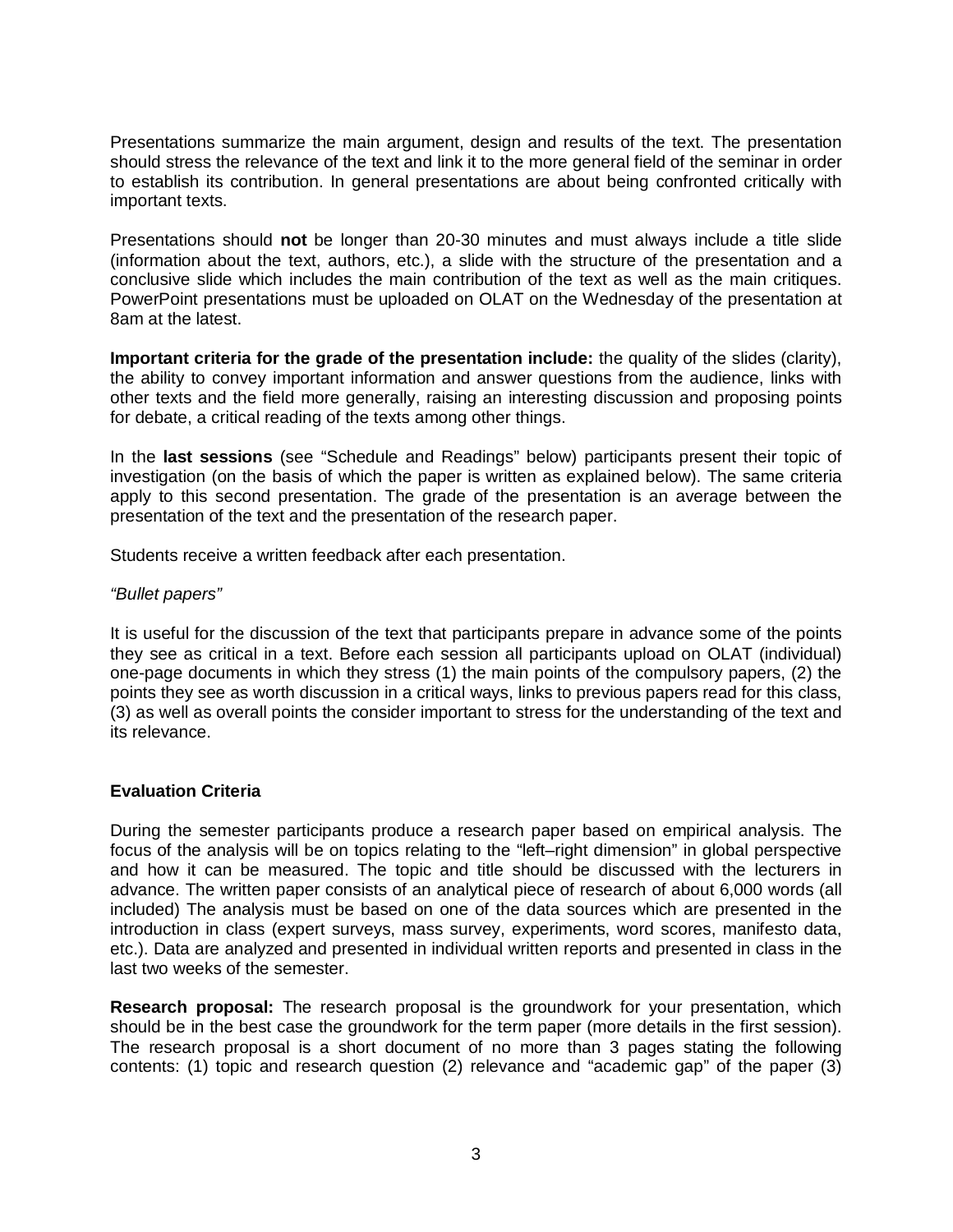literature (4) hypotheses to be evaluated in the paper (5) data employed in the paper (6) potential outlook; preliminary conclusions.

The deadline for the research proposal is October 21<sup>st</sup>, 2015.

The final grade is composed of 70% by a written paper and 30% by the two oral presentations.

The deadline for the paper is January  $5<sup>th</sup>$ , 2016.

### **Important criteria for the grade of the paper are:**

**General:** The paper must analyze an interesting and well-defined research question with a clearly formulated argument based on empirical data. The paper should have a clear structure: (1) introduction where the main topic, argument and structure of the paper is spelled out (2) twothree main sections in which the theory, data, method and results are presented (3) conclusion where the main argument is summarized and further questions are formulated (4) references (5) other material if necessary.

**Analysis and critique:** The analysis and argument should be at an MA academic level including an analytical approach. It should make use of concepts and theories seen in class and in the texts. It should also make use of additional literature researched by the students themselves. Definitions should be given clearly when necessary and concepts and terms should be used in a consistent manner. The literature should include the most important references in the field. Data should be presented clearly and systematically and their analysis must be rigorous. Results must be discussed in a well-structured text and carefully-prepared tables and graphs.

**Formal presentation:** The essay should be carefully checked for spelling mistakes. Language should be appropriate and accurate. Formatting should be kept simple and orderly. If tables and figures are inserted they should be numbered and clearly referred to in the text. Citations of the literature should follow a consistent model and a bibliography should be placed toward the end of the essay.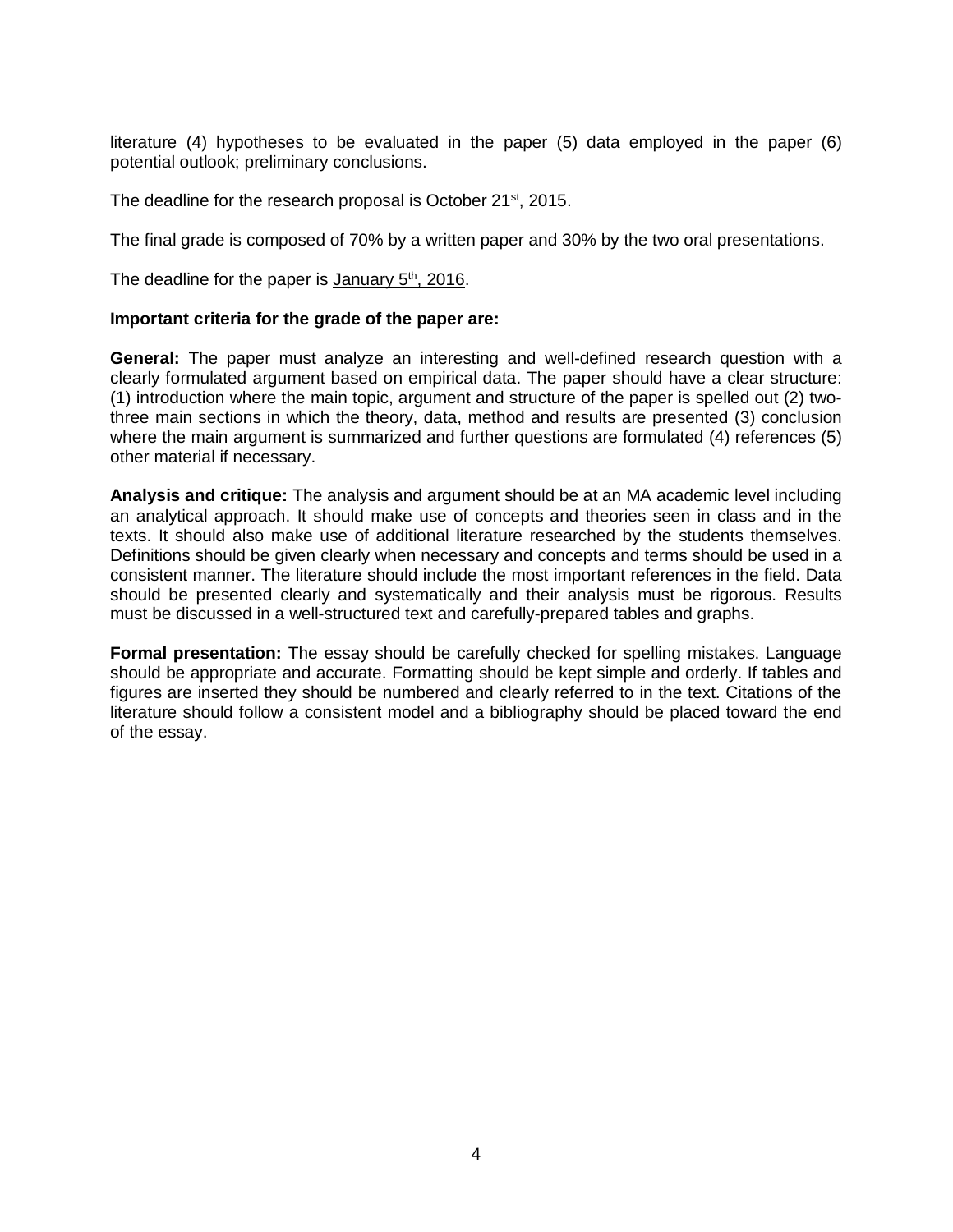## **SCHEDULE AND READINGS**

### **Fall Semester**

## **Session 1: Presentation, organization and task assignment**

### **Session 2: Theoretical introduction**

Please read the texts in advance. The introduction is done by the lecturers.

- Ware, Alan (1996). *Political Parties and Party Systems*. Oxford: Oxford University Pres (Chapter 1).
- Duverger, Maurice (1954). *Political Parties*. New York: Wiley (Introduction on "The Origins of Parties").

#### Additional reading:

Beyme, Klaus von (1985). *Political Parties in Western Democracies*. Aldershot: Gower.

- Mair, Peter and Cas Mudde (1998). The Party Family and Its Study. *Annual Review of Political Science* 1: 211–29.
- McDonald, Michael D., Mendes, Silvia M. and Myunghee Kim (2007). Cross-Temporal and Cross-National Comparisons of Party Left−Right Positions. *Electoral Studies* 26(1): 62−75.
- Thomas, John C. (2006). The Changing Nature of Partisan Divisions in the West: Trends in Democratic Policy Orientations in Ten Party Systems. *European Journal of Political Research*: 397–413.

#### **Session 3: Methodological introduction**

Please read the texts in advance. The introduction is done by the lecturers.

- Mair, Peter (2001). Searching for the Positions of Political Actors. In *Estimating the Policy Positions of Political Actors*, ed. Michael Laver. London & New York: Routledge, 10–30.
- Debus, Marc (2009). Analysing Party Politics in Germany with New Approaches for Estimating Policy Preferences of Political Actors. *German Politics* 18(3): 281–300.

#### Additional reading:

- Peng, Roger D, and Nicolas W Hengartner (2002). Quantitative Analysis of Literary Styles. *The American Statistician* 56(3): 175–85.
- Barberá, Pablo (2015). Birds of the Same Feather Tweet Together: Bayesian Ideal Point Estimation Using Twitter Data. *Political Analysis* 23(3): 76–91.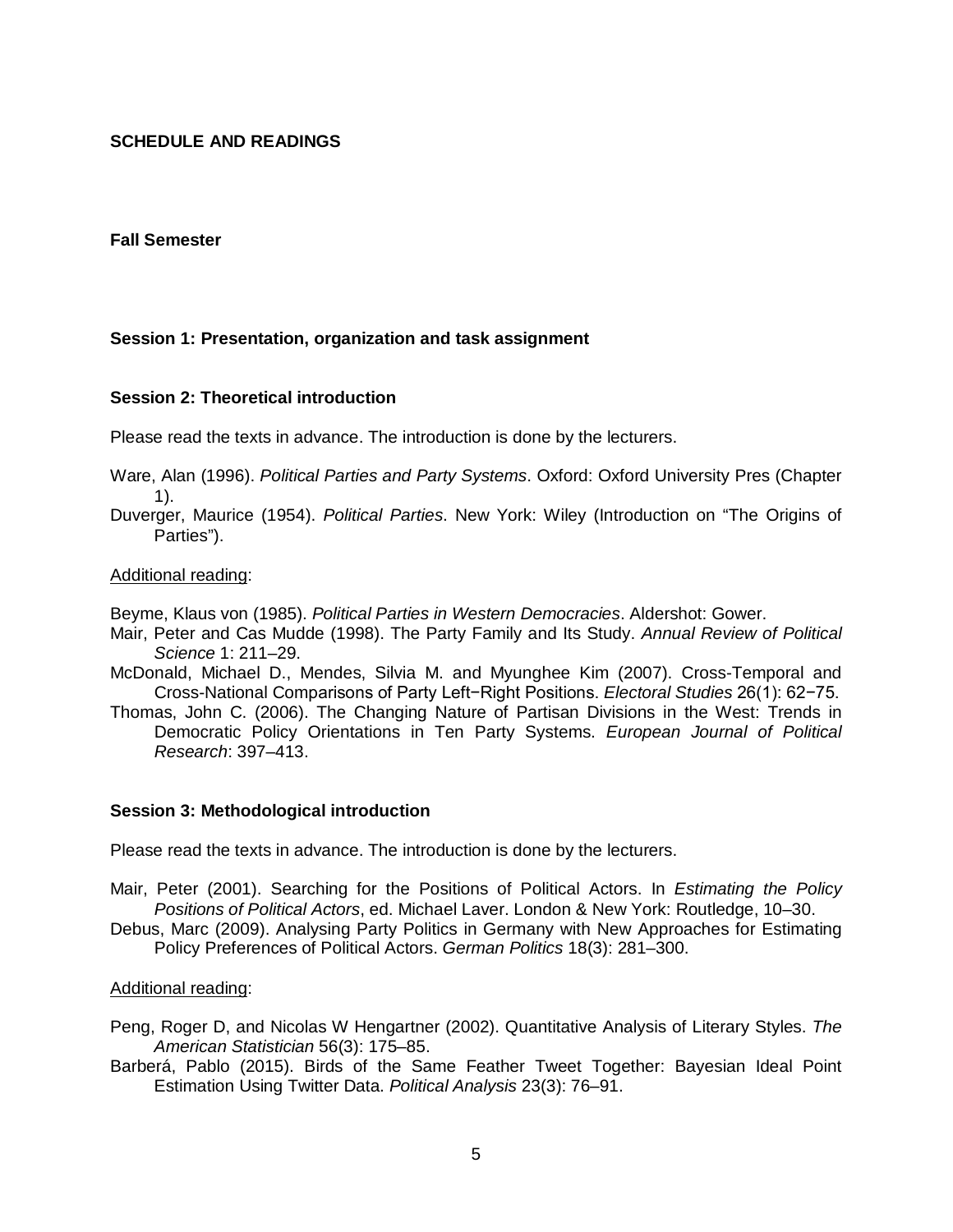## **Session 4: Left and right in historical perspective**

- Bobbio, Norberto (1996). *Left and Right: The Significance of a Political Distinction*. Cambridge: Polity (whole book, especially, 38−86).
- Noël, Aland and Jean-Philippe Thérien (2008). *Left and Right in Global Politics*. Cambridge: Cambridge University Press (Introduction and Chapters 4, 5, 6).

### Additional reading:

Bartolini, Stefano (2000). *The Political Mobilization of the European Left, 1860–1980: The Class Cleavage*. Cambridge: Cambridge University Press (Chapter 2).

## **Session 5: Left–right and value change**

Inglehart, Ronald and Pippa Norris (2003). The True Clash of Civilizations. *Foreign Policy* 135: 67−74.

Noël, Aland and Jean-Philippe Thérien (2008). *Left and Right in Global Politics*. Cambridge: Cambridge University Press (Chapter 2).

## Additional reading:

Inglehart, Ronald (1989). *Culture Shift in Advanced Industrial Society*. Princeton, NJ: Princeton University Press.

Held, David (2002). *Globalization/Anti-Globalization*. Cambridge: Polity.

### **Session 6: Economic and cultural dimensions of left–right**

Kitschelt, Herbert (1994). *The Transformation of European Social Democracy*. Cambridge: Cambridge University Press (Chapters 1 and 2).

Kriesi et al. (2012). *West European Politics in the Age of Globalization*. Cambridge: Cambridge University Press (Chapter 10 and 11).

### Additional reading:

Bornschier, Simon (2010). *Cleavage Politics and the Populist Right: The New Cultural Conflict in Western Europe*. Philadelphia, Penn.: Temple University Press.

## **Session 7: The ideology of roll call votes**

- Poole, Keith T., and Howard Rosentha (1985). A Spatial Model for Legislative Roll Call Analysis. *American Journal of Political Science* 29(2): 357–84.
- Poole, Keith T, and Howard Rosenthal (1991). Patterns of Congressional Voting. *American Journal of Political Science* 35(1): 228–78.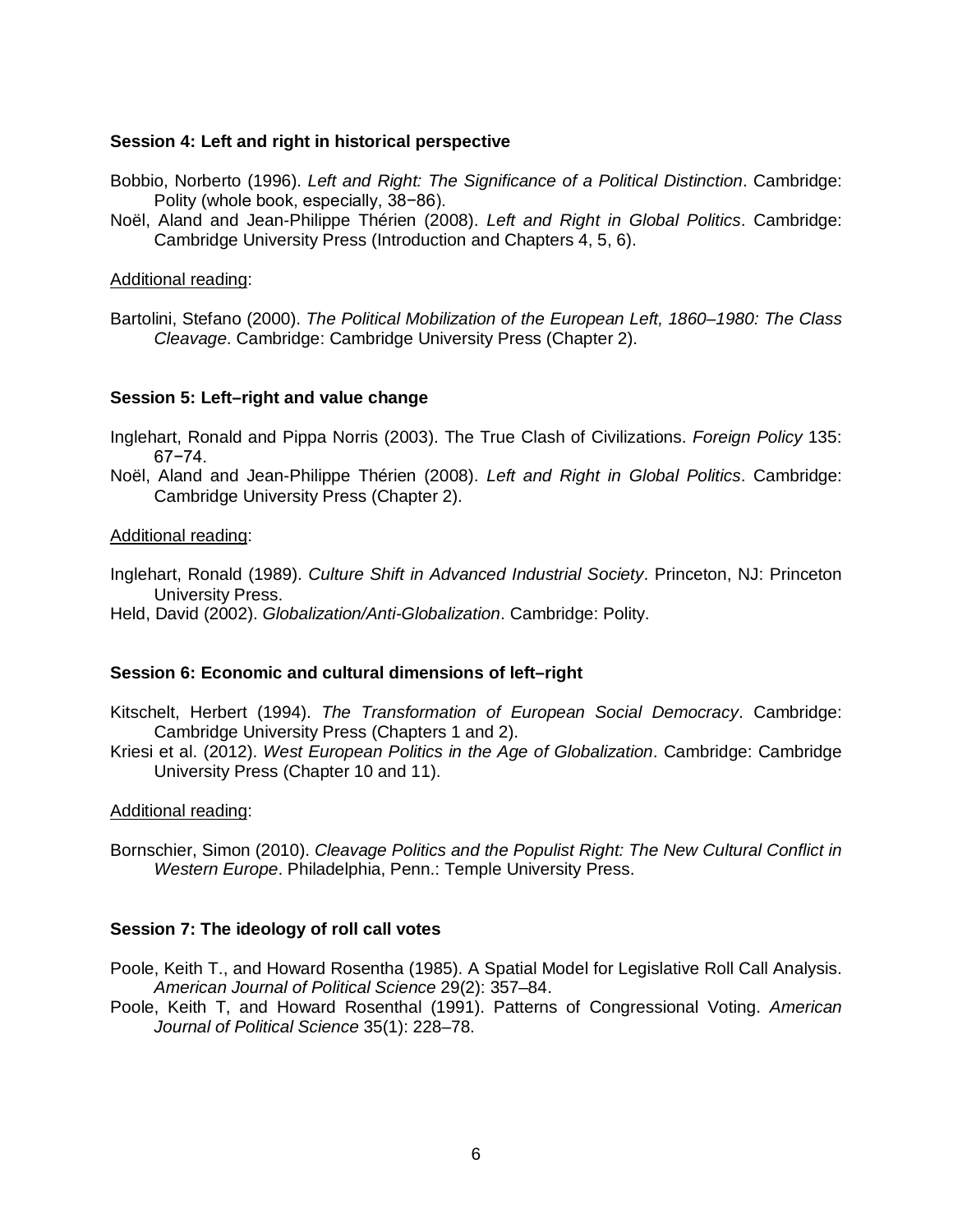### Additional reading:

Clinton, Joshua D., Simon Jackman, and Douglas Rivers (2004). The Statistical Analysis of Roll Call Data. *American Political Science Review* 98(02): 355–70.

## **Session 8: Expert placements of party ideology**

- Huber, John D., and Ronald Inglehart (1995). Expert Interpretations of Party Space and Party Locations in 42 Societies. *Party Politics* 1(1): 73–111.
- Benoit, Kenneth, and Michael Laver (2006). *Party Policy in Modern Democracies*. London: Routledge (Chapter 6).

## Additional reading:

Budge, Ian (2000). Expert Judgements of Party Policy Positions: Uses and Limitations in Political Research. *European Journal of Political Research* 37(1): 103–13.

## **Session 9: Using party manifestos to measure left and right: The CMP approach**

- Klingemann, Hans-Dieter et al. (2006). *Mapping Policy Preferences II - Estimates for Parties, Electors, and Governments in Eastern Europe, European Union, and OECD 1990-2003*. Oxford, UK: Oxford University Press (Chapters 1 and 4).
- Dinas, Elias, and Kostas Gemenis (2010). Measuring Parties' Ideological Positions With Manifesto Data: A Critical Evaluation of the Competing Methods. *Party Politics* 16(4): 427– 50.

### Additional reading:

Budge, Ian, David Roberston, and Derek Hearl, eds. (1987). *Ideology, Strategy and Party Change: Spatial Analyses of Post-War Election Programmes in 19 Democracies*. London: Cambridge University Press.

### **Session 10: Automated text analysis and party positions**

- Laver, Michael, Kenneth Benoit, and John Garry (2003). Extracting Policy Positions from Political Texts Using Words as Data. *American Political Science Review* 97(2): 311–31.
- Proksch, Sven-Oliver, and Jonathan B. Slapin (2008). A Scaling Model for Estimating Time-Series Party Positions from Texts. *American Journal of Political Science* 1(3): 323–44.

### Additional reading:

- Grimmer, Justin, and Brandon M. Stewart (2013). Text as Data: The Promise and Pitfalls of Automatic Content Analysis Methods for Political Texts. *Political Analysis* 21(3): 267–97.
- Jockers, Matthew L. (2014). *Text Analysis with R for Students of Literature*. Cham, Heidelberg, New York, Dordrecht, London: Springer (chapter 1–3).